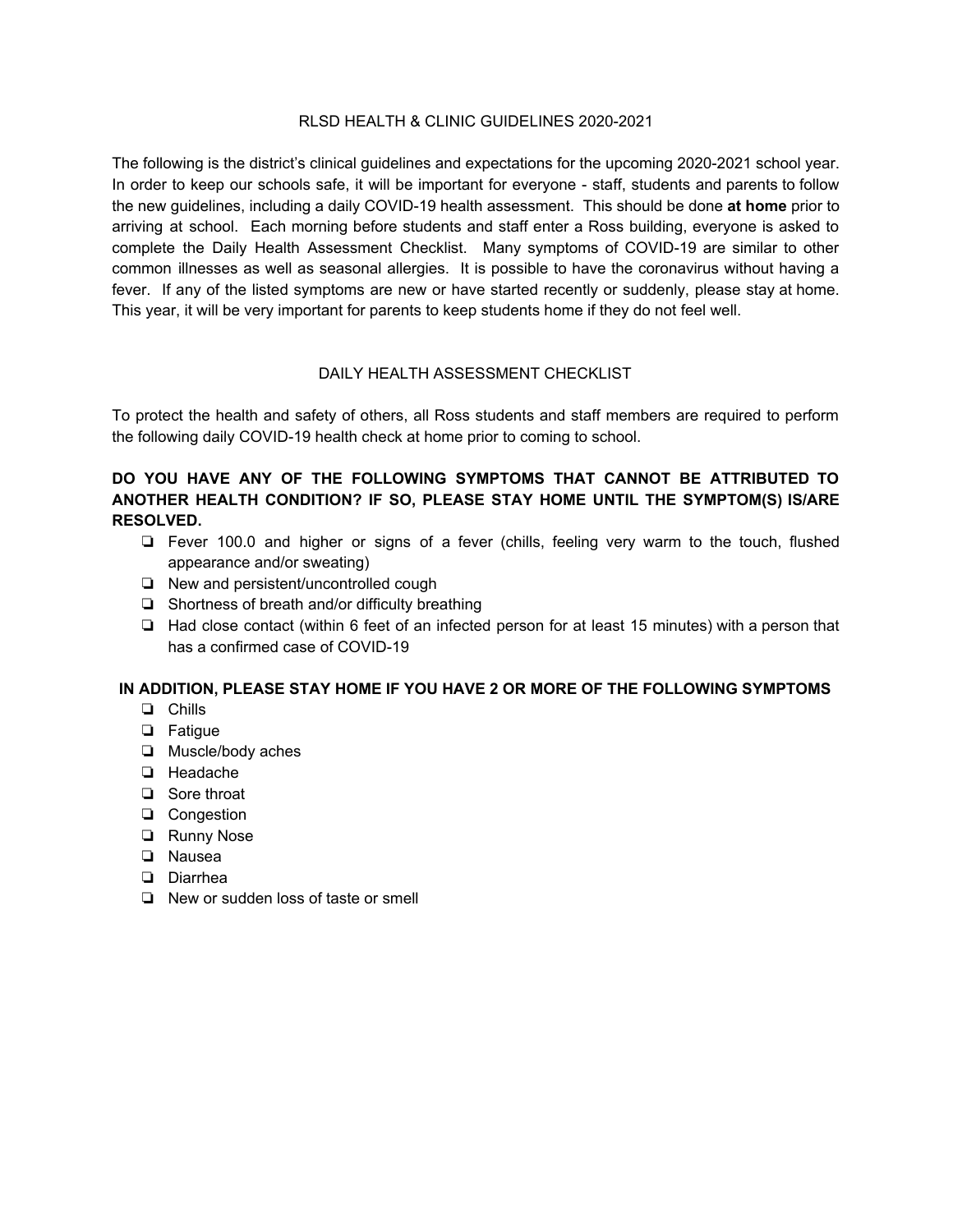Due to the current COVID-19 pandemic, the following guidelines and expectations will be followed and strictly enforced.

# **● WHEN TO KEEP A STUDENT HOME:**

- **○** Students that have the following symptoms should stay home from school. Please contact your primary care provider to discuss these symptoms.
	- Fever of 100.0 or higher or signs of a fever (chills, feeling very warm to the touch, having a flushed appearance and/or sweating), new and persistent/uncontrolled cough, shortness of breath/difficulty breathing

### **ALSO KEEP A STUDENT HOME IF THEY HAVE TWO OR MORE OF THE FOLLOWING SYMPTOMS**

- Chills, fatigue, body aches, headache, sore throat, congestion, runny nose, nausea/vomiting and/or diarrhea, new loss of taste or smell
- Students should stay home from school if they have **any** of the above symptoms **and** an exposure to a known case of COVID-19.
- Students should stay home for 14 days if they have had close contact (within 6 feet of an infected person for at least 15 minutes) with a person that has a confirmed case of COVID-19.

## **● WHEN A STUDENT IS SENT HOME:**

- Students experiencing the following symptoms will be sent home and must be picked up immediately. Please contact your primary care physician to discuss your student's symptoms.
	- Fever of 100.0 or higher
	- Persistent/uncontrolled cough
	- Shortness of breath and/or difficulty breathing

# **OR 2 OR MORE OF THE FOLLOWING SYMPTOMS**

- Sore throat
- Headache
- Chills
- Body aches
- New loss of taste and/or smell
- Nausea and vomiting or diarrhea
- Runny nose
- Stomachache

### **● RETURNING TO SCHOOL AFTER BEING SENT HOME**

- The classroom teacher, administrator, attendance secretary and transportation will be notified that your student cannot return to school the following day per current recommendation from the Butler County Health Department.
- Students **MUST** be fever free for 24 hours **without** the use of fever-reducing medication and have improvement in any other symptoms that were present when dismissed home. Students sent home with symptoms of COVID 19 are advised to seek direction from their primary care provider.
- Students **MUST** be transported by the parent/guardian and assessed by the school nurse once the student is symptom and/or fever free. Please contact your student's school nurse to discuss your student's return to school. Students will be permitted to return to